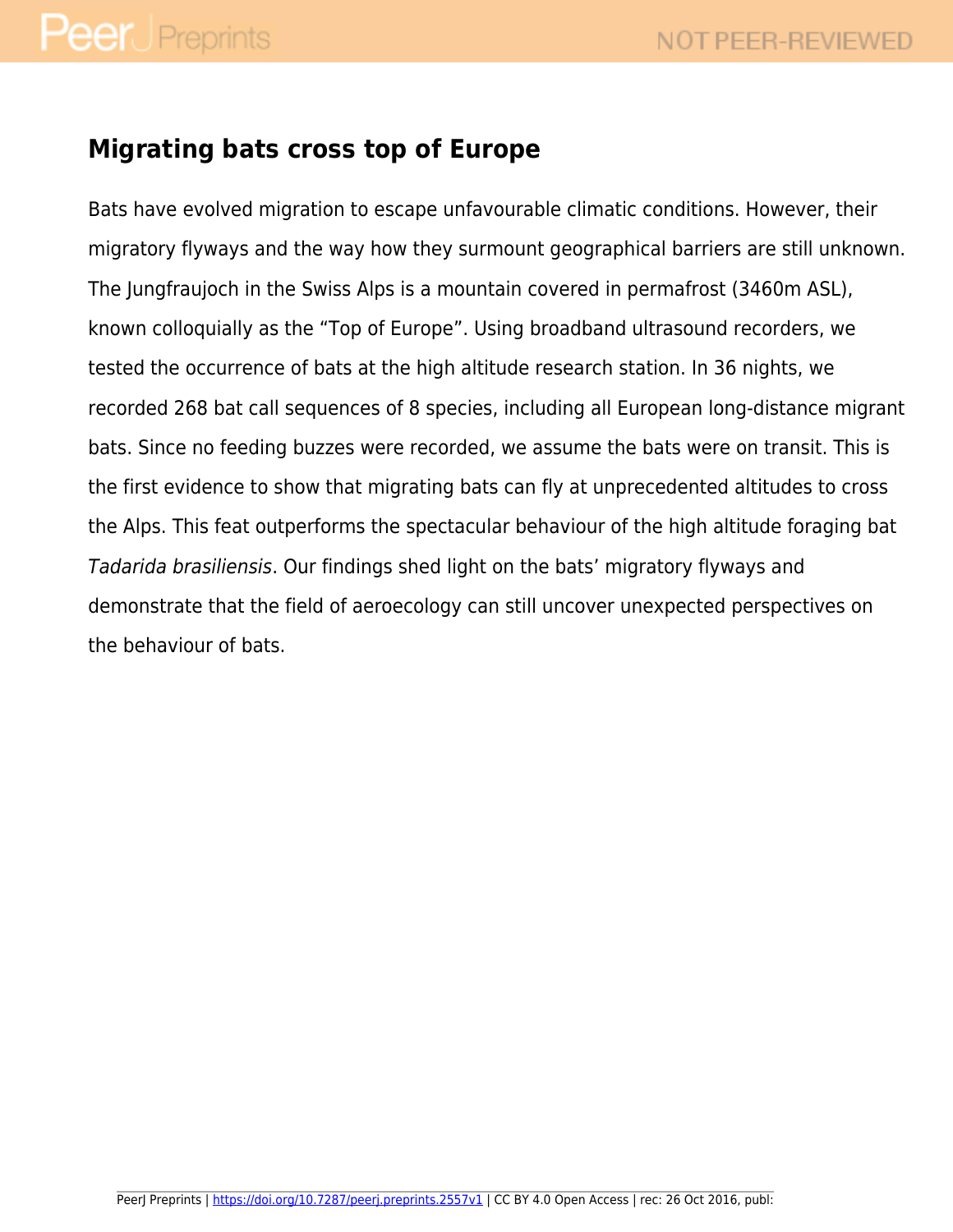# **Peer** Preprints

| $\mathbf{1}$   | <b>Migrating bats cross Top of Europe</b>                                                                    |
|----------------|--------------------------------------------------------------------------------------------------------------|
| $\overline{2}$ |                                                                                                              |
| $\sqrt{3}$     |                                                                                                              |
| 4              | Peter E Zingg <sup>1</sup> & Fabio Bontadina <sup>2,3</sup>                                                  |
| $\overline{5}$ |                                                                                                              |
| 6              | <sup>1</sup> Bat Research, Conservation & Consulting - BRCC Bernese Oberland, Spielhölzli 8, 3800 Unterseen, |
| $\overline{7}$ | Switzerland                                                                                                  |
| 8              | <sup>2</sup> SWILD - Urban Ecology and Wildlife Research, Wuhrstrasse 12, 8003 Zurich, Switzerland           |
| 9              | <sup>3</sup> Swiss Federal Research Institute WSL, Biodiversity and Conservation Biology, 8903 Birmensdorf,  |
| 10             | Switzerland                                                                                                  |
| 11             |                                                                                                              |
| 12             |                                                                                                              |
| 13             | Corresponding author:                                                                                        |
| 14             | Fabio Bontadina                                                                                              |

fabio.bontadina@swild.ch 15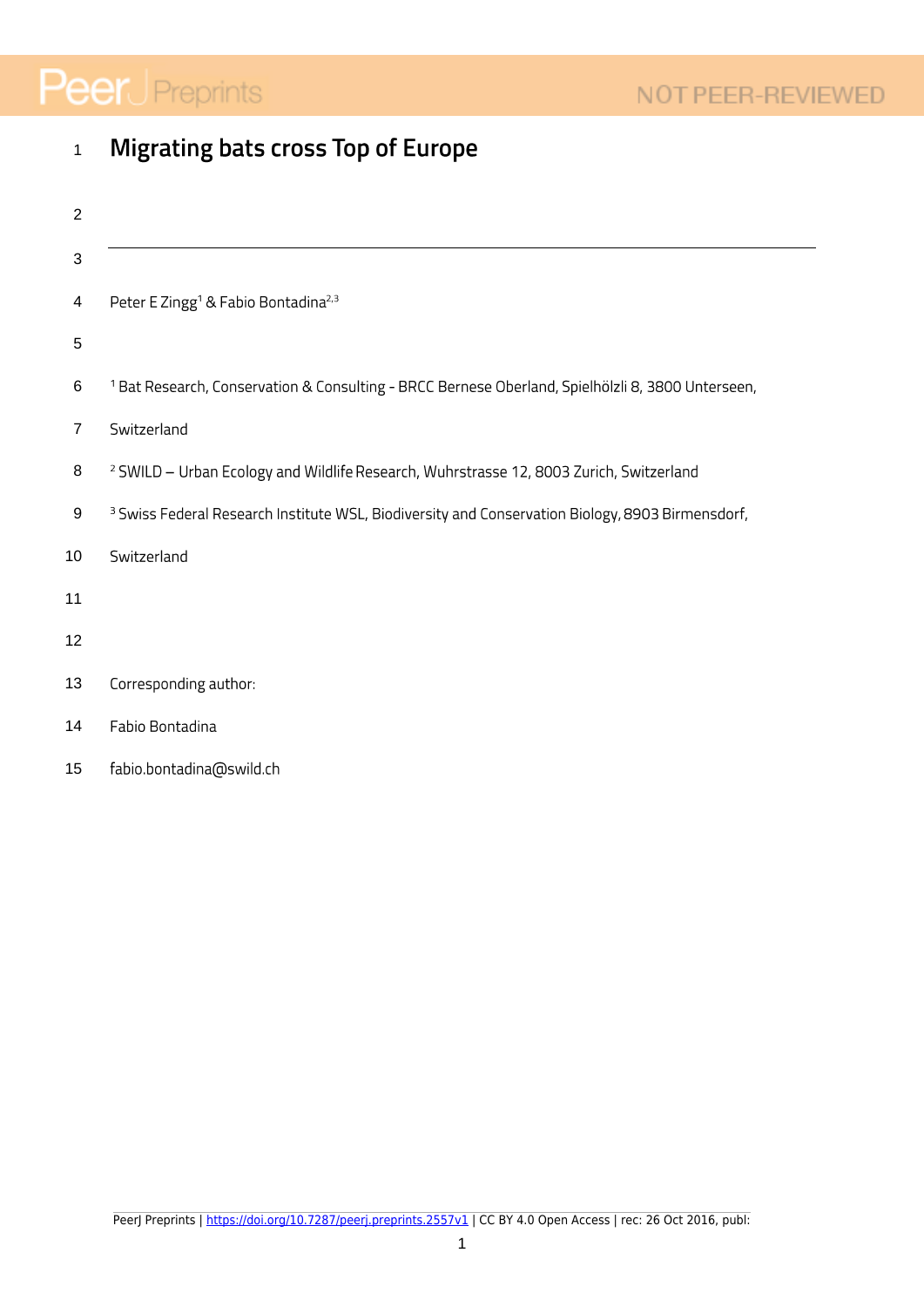## **Peer** Preprints

#### **Migrating bats cross Top of Europe** 16

- Seasonal migration is essential to escape unfavourable climatic conditions and to access better food 17
- 18 resources (Popa-Lisseanu & Voigt, 2009). Bats normally survive cold climatic conditions by hibernation,
- 19 however from northern latitudes they have evolved migration over thousands of kilometres to escape
- 20 winter mortality (Humphries et al., 2002, Giavi et al., 2014). Although long-distance migration is known in
- 21 multiple bat species across the continents, their migratory flyways are still unknown. Large numbers of bats
- 22 cross the Baltic Sea or aggregate at mountain edges (Ahlén et al., 2009, Bontadina et al., 2014), however, it
- 23 remains unknown if bats can surmount high mountain peaks.
- 24 The Jungfraujoch in the Swiss Alps is a mountain covered in permafrost (3460m ASL, polar tundra climate,
- Fig. 1), known colloquially as the "Top of Europe". Using broadband ultrasound recorders (Batlogger, Elekon), 25
- we tested the occurrence of migrating bats at the high altitude research station. Over a period of 36 nights 26
- 27 in Spring and Autumn 2011, we recorded 268 bat call sequences of 8 species, including the long-distance
- 28 migrant bats Nyctalus noctula, N. leisleri, Vespertilio murinus, Pipistrellus nathusii and the tiniest European bat P.
- 29 pygmaeus, weighing only 5g. During a single night in October, 147 bats were recorded. Bats were flying at
- 30 temperatures down to -4.3 °C and in wind speeds of up to 11m/s to maximize the benefit of tailwinds.
- 31 Since feeding buzzes were never recorded, we assume the bats were on transit.
- 32 This is the first evidence to show that migrating bats can fly at unprecedented altitudes to cross
- 33 geographical barriers such as the Alps. This feat outperforms the spectacular behaviour of Tadarida
- 34 brasiliensis, a bat detected at altitudes of 3000m AGL when foraging (Williams et al., 1973). Our findings
- 35 shed light on the bats' migratory flyways and demonstrate that the field of aeroecology can still uncover
- 36 unexpected perspectives on the behaviour of bats. Furthermore, impacts on migrating bats must be
- 37 considered when developing wind energy sites at high altitudes.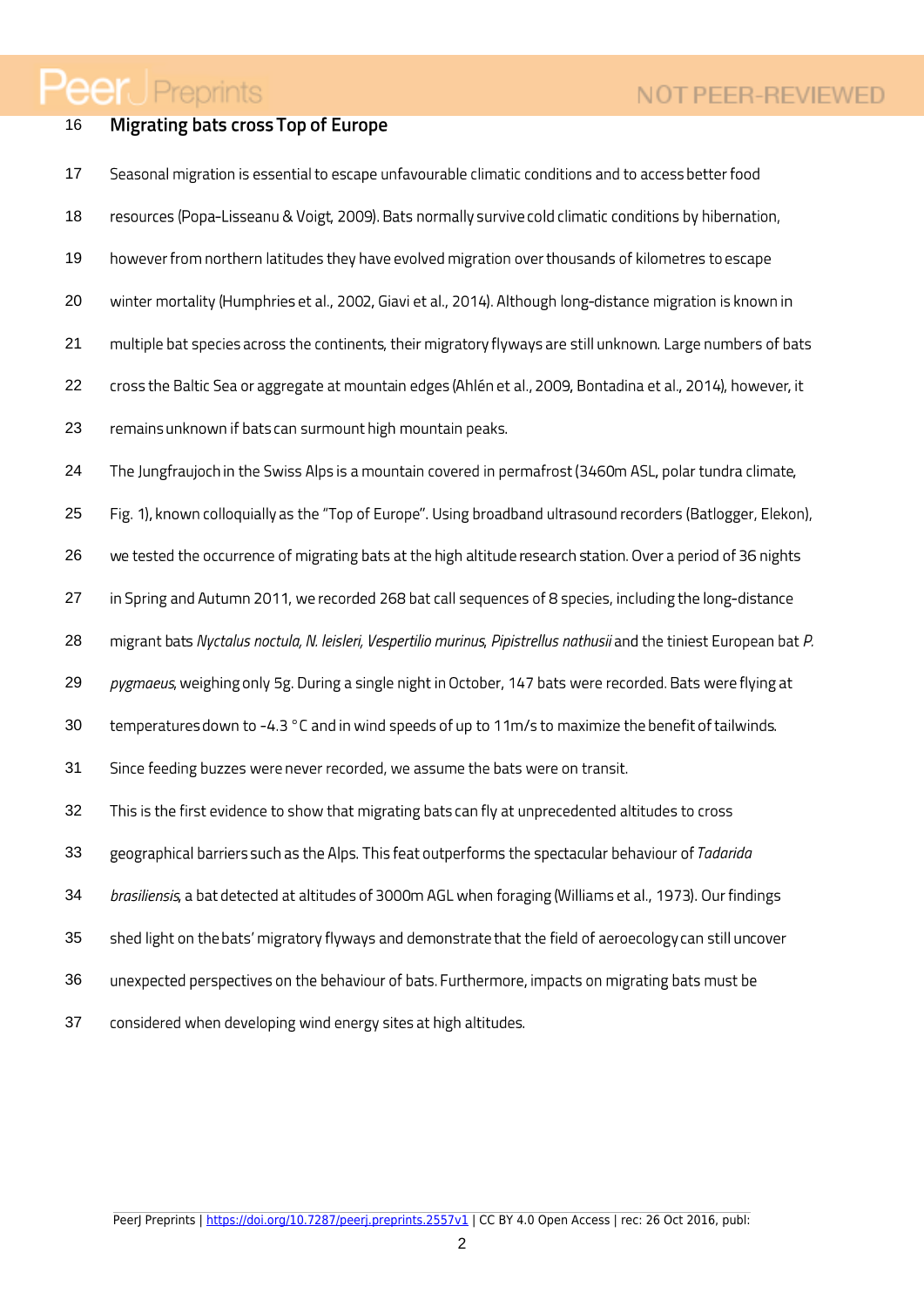### NOT PEER-REVIEWED





38

- Fig. 1. Location of the High Altitude Research Station Jungfraujoch in the Swiss Alps where bat migration 39
- 40 was recorded (photo Peter E Zingg)